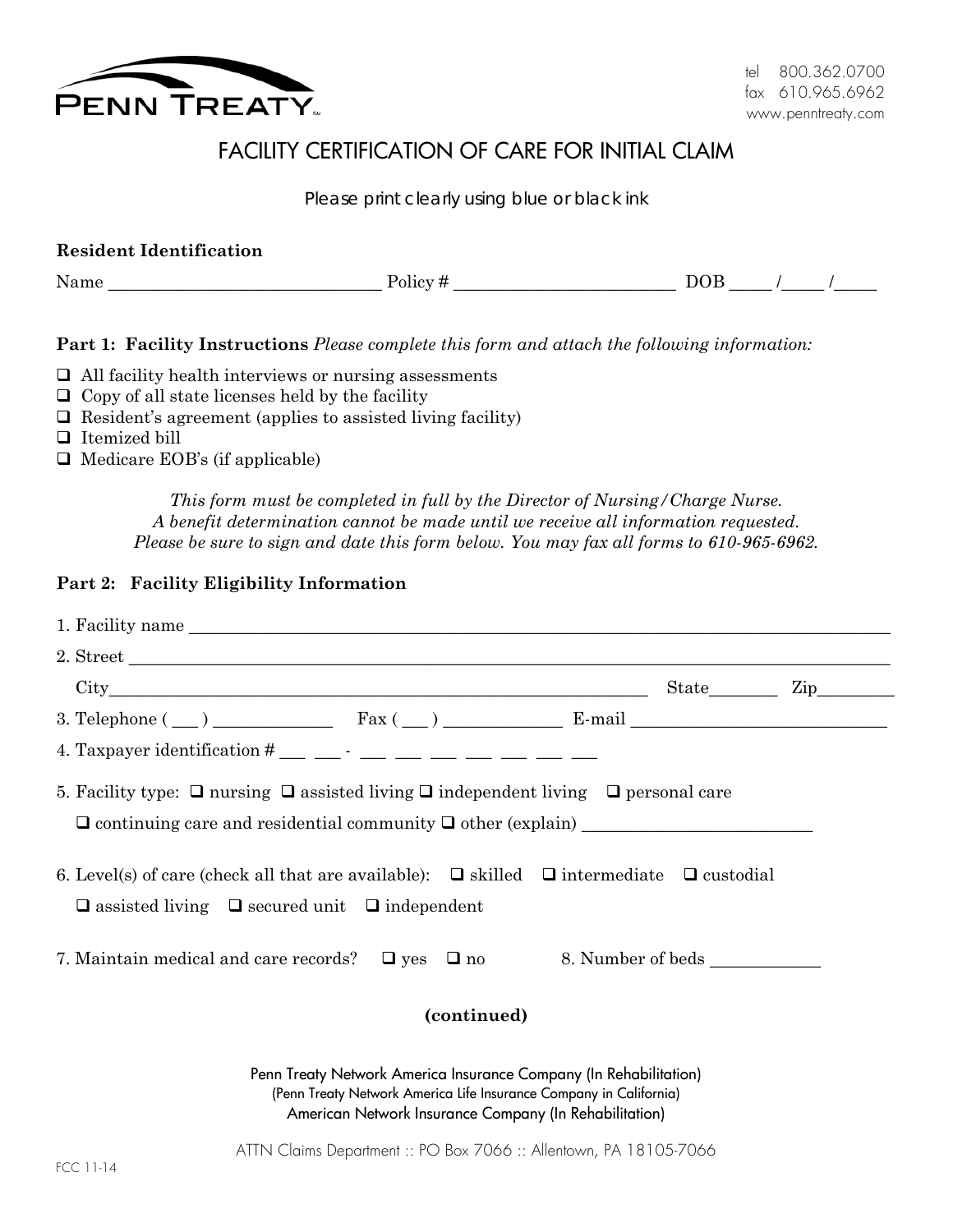| All questions must be answered for the resident to be considered for benefits.<br>Part 3: Resident Information<br>1. Initial admission date ___/ ___/ ___ Admitted from: $\Box$ residence $\Box$ hospital $\Box$ other ________<br>2. Discharge date $\frac{1}{\sqrt{2}}$ $\frac{1}{\sqrt{2}}$ Discharged to: $\Box$ residence $\Box$ hospital $\Box$ other<br>3. Any out-of-facility dates? $\Box$ no $\Box$ yes If yes, complete the following:<br>$\begin{tabular}{l c c c c c c c} \hline left & // & // & returned & // & // & \hline & // & \hline & & doubler & & \\ \hline left & // & // & returned & // & // & \hline & \hline & & doubler & & \\ \hline \end{tabular}$<br>4. Bed hold charges? $\Box$ yes $\Box$ no If yes, amount charged per day $\Diamond$<br>$City$ $City$ $Zip$ $Zip$<br>8. Is the stay Medicare approved? $\Box$ no $\Box$ yes |  |  |
|-----------------------------------------------------------------------------------------------------------------------------------------------------------------------------------------------------------------------------------------------------------------------------------------------------------------------------------------------------------------------------------------------------------------------------------------------------------------------------------------------------------------------------------------------------------------------------------------------------------------------------------------------------------------------------------------------------------------------------------------------------------------------------------------------------------------------------------------------------------------|--|--|
|                                                                                                                                                                                                                                                                                                                                                                                                                                                                                                                                                                                                                                                                                                                                                                                                                                                                 |  |  |
|                                                                                                                                                                                                                                                                                                                                                                                                                                                                                                                                                                                                                                                                                                                                                                                                                                                                 |  |  |
|                                                                                                                                                                                                                                                                                                                                                                                                                                                                                                                                                                                                                                                                                                                                                                                                                                                                 |  |  |
|                                                                                                                                                                                                                                                                                                                                                                                                                                                                                                                                                                                                                                                                                                                                                                                                                                                                 |  |  |
|                                                                                                                                                                                                                                                                                                                                                                                                                                                                                                                                                                                                                                                                                                                                                                                                                                                                 |  |  |
|                                                                                                                                                                                                                                                                                                                                                                                                                                                                                                                                                                                                                                                                                                                                                                                                                                                                 |  |  |
|                                                                                                                                                                                                                                                                                                                                                                                                                                                                                                                                                                                                                                                                                                                                                                                                                                                                 |  |  |
|                                                                                                                                                                                                                                                                                                                                                                                                                                                                                                                                                                                                                                                                                                                                                                                                                                                                 |  |  |
|                                                                                                                                                                                                                                                                                                                                                                                                                                                                                                                                                                                                                                                                                                                                                                                                                                                                 |  |  |
|                                                                                                                                                                                                                                                                                                                                                                                                                                                                                                                                                                                                                                                                                                                                                                                                                                                                 |  |  |
|                                                                                                                                                                                                                                                                                                                                                                                                                                                                                                                                                                                                                                                                                                                                                                                                                                                                 |  |  |
|                                                                                                                                                                                                                                                                                                                                                                                                                                                                                                                                                                                                                                                                                                                                                                                                                                                                 |  |  |
| 9. Resident's care level: <i>check all that apply including the "From" and "To" dates</i>                                                                                                                                                                                                                                                                                                                                                                                                                                                                                                                                                                                                                                                                                                                                                                       |  |  |

|                             | From | From | To |
|-----------------------------|------|------|----|
| $\Box$ Skilled              |      |      |    |
| $\Box$ Intermediate         |      |      |    |
| $\Box$ Assisted Living      |      |      |    |
| $\Box$ Independent Living   |      |      |    |
| $\Box$ Retirement Community |      |      |    |
| $\Box$ Other (explain)      |      |      |    |

For your protection, state insurance laws require the following to appear on this form: Any person who knowingly presents a false or fraudulent claim for payment of a loss is guilty of a crime and may be subject to fines and confinement in state prison. Please refer to the accompanying page for mandated state-specific fraud language.

| name<br>$\mathbf{r}$<br>וודי"<br>.<br>____ |  | m.<br>.ute |
|--------------------------------------------|--|------------|
|--------------------------------------------|--|------------|

Signature \_\_\_\_\_\_\_\_\_\_\_\_\_\_\_\_\_\_\_\_\_\_\_\_\_\_\_\_\_\_\_\_\_\_\_\_\_\_\_\_\_\_\_\_ Date \_\_\_\_\_ /\_\_\_\_\_ / \_\_\_\_\_